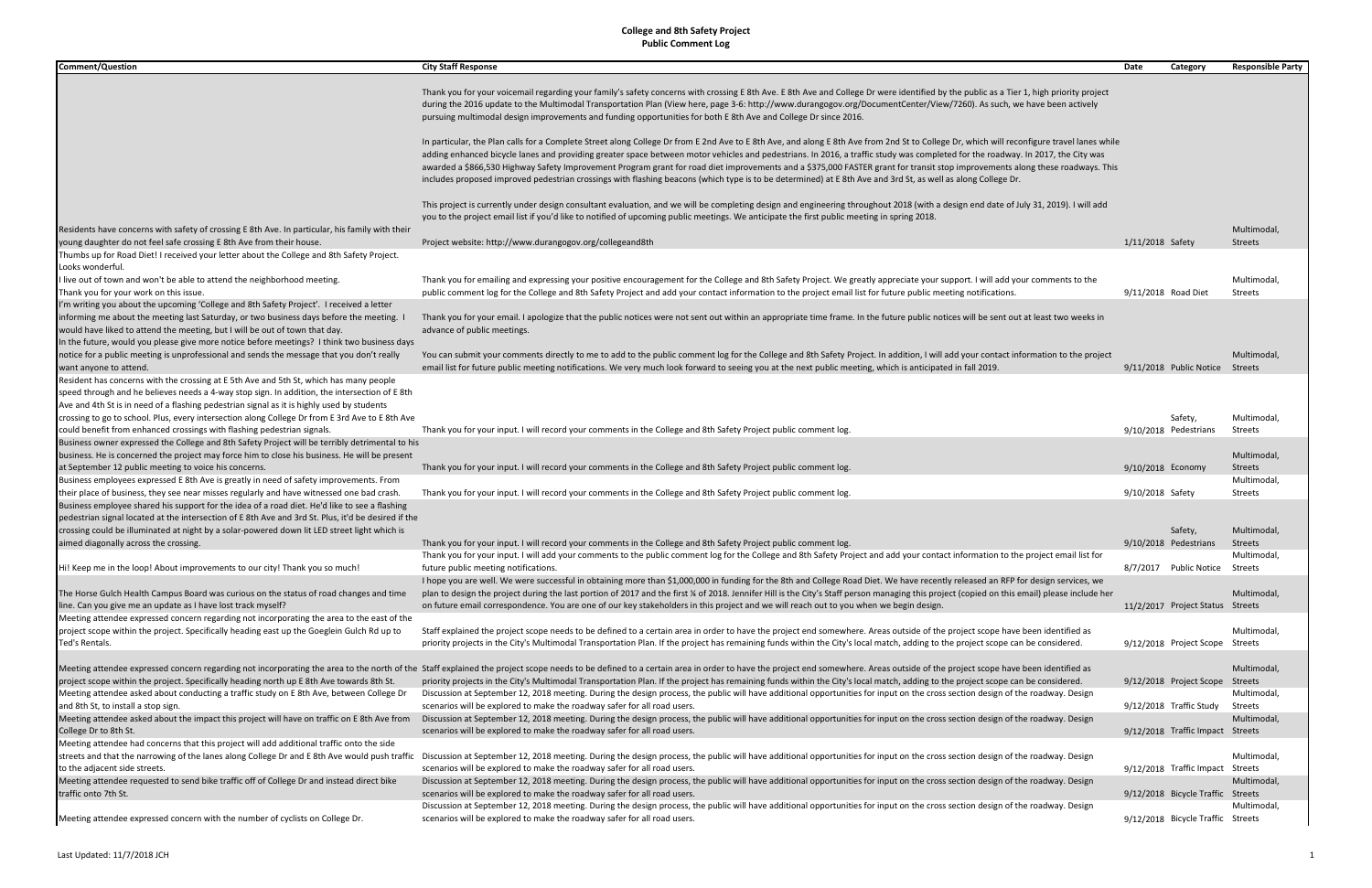| Comment/Question                                                                                 | <b>City Staff Response</b>                                                                                                                                                                                                                                                                                                                                          | Date                | Category                          | <b>Responsible Party</b> |
|--------------------------------------------------------------------------------------------------|---------------------------------------------------------------------------------------------------------------------------------------------------------------------------------------------------------------------------------------------------------------------------------------------------------------------------------------------------------------------|---------------------|-----------------------------------|--------------------------|
| Meeting attendee asked about turning movements within the 800 block of College Dr. She           |                                                                                                                                                                                                                                                                                                                                                                     |                     |                                   |                          |
| has concerns with turning left out of E 9th Ave onto College Dr and inquired about the           |                                                                                                                                                                                                                                                                                                                                                                     |                     | Turning                           | Multimodal,              |
| capability to merge within the center turn lane within a three lane roadway section.             | Project team explained the center turn lane would be able to accommodate merging and then entering the travel lanes along College Dr.                                                                                                                                                                                                                               |                     | 9/12/2018 Movements               | <b>Streets</b>           |
| Meeting attendee expressed concern with Goeglein Gulch Rd traffic bypassing the College Dr       | Discussion at September 12, 2018 meeting. During the design process, the public will have additional opportunities for input on the cross section design of the roadway. Design                                                                                                                                                                                     |                     |                                   | Multimodal,              |
| and E 8th Ave traffic signal by instead speeding down E 9th Ave.                                 | scenarios will be explored to make the roadway safer for all road users.                                                                                                                                                                                                                                                                                            |                     | 9/12/2018 Traffic Impact Streets  |                          |
| Meeting attendee expressed concern with cyclists not obeying the rules of the road. He           | Discussion at September 12, 2018 meeting. During the design process, the public will have additional opportunities for input on the cross section design of the roadway. Design                                                                                                                                                                                     |                     |                                   | Multimodal,              |
| believes cyclists should pay bicycle registration fees.                                          | scenarios will be explored to make the roadway safer for all road users.                                                                                                                                                                                                                                                                                            |                     | 9/12/2018 Bicycle Traffic Streets |                          |
| Meeting attendee expressed concern with being able to make left turns onto 2nd St from E         |                                                                                                                                                                                                                                                                                                                                                                     |                     |                                   |                          |
|                                                                                                  | 8th Ave. He requested the project include a left hand turning lane to turn onto 2nd St from E Discussion at September 12, 2018 meeting. During the design process, the public will have additional opportunities for input on                                                                                                                                       |                     | Turning                           | Multimodal,              |
| 8th Ave.                                                                                         | scenarios will be explored to make the roadway safer for all road users.                                                                                                                                                                                                                                                                                            |                     | 9/12/2018 Movements               | Streets                  |
|                                                                                                  | Discussion at September 12, 2018 meeting. During the design process, the public will have additional opportunities for input on the cross section design of the roadway. Design                                                                                                                                                                                     |                     |                                   | Multimodal,              |
| Meeting attendee expressed concern with busses stopping the flow of traffic at bus stops.        | scenarios will be explored to make the roadway safer for all road users.                                                                                                                                                                                                                                                                                            | 9/12/2018 Transit   |                                   | <b>Streets</b>           |
|                                                                                                  | Staff explained that in order to increase safety and accessibility along the corridor, while providing the highest level of accommodation for all users of the corridor (pedestrians,                                                                                                                                                                               |                     |                                   |                          |
|                                                                                                  | bicyclists, transit riders and drivers), a three lane roadway section is the primary design consideration. In addition, the grant funds secured for the Highway Safety Improvement                                                                                                                                                                                  |                     |                                   |                          |
|                                                                                                  | Program grant provide for a three lane reconfiguration as it will increase safety and reduce traffic crashes. The elements of the design which can be influenced by public input include                                                                                                                                                                            |                     |                                   |                          |
|                                                                                                  | the intersection details, including bumpout locations and design, the location and design of the Rectangular Rapid Flashing pedestrians beacons, and sidewalk improvements                                                                                                                                                                                          |                     |                                   |                          |
| Meeting attendee asked if converting to a three lane roadway section, instead of a four lane     | throughout the project scope. According to the Federal Highway Administration (FHWA), road diets typically reduce collisions by 19 to 47 percent. For roads with appropriate traffic<br>volumes, there is strong research support for achieving safety benefits through converting four-lane undivided roads to three-lane cross sections with TWLTLs. Read more at |                     |                                   | Multimodal,              |
| section, is a foregone conclusion.                                                               | www.durangogov.org/collegeand8th.                                                                                                                                                                                                                                                                                                                                   | 9/12/2018 Road Diet |                                   | <b>Streets</b>           |
| Meeting attendee expressed concerns with pedestrians crossing at the College Dr and E 8th        |                                                                                                                                                                                                                                                                                                                                                                     |                     |                                   |                          |
| Ave traffic signal. She feels crossing at the signal is unsafe as many cars do not see you, even | Project team explained a new traffic signal at College and 8th with a bumpout ramp design, which will shorten the crossing distance, will help make it safer to cross as this intersection                                                                                                                                                                          |                     |                                   | Multimodal,              |
| with a stroller.                                                                                 | as a pedestrian.                                                                                                                                                                                                                                                                                                                                                    |                     | 9/12/2018 Pedestrian              | Streets                  |
|                                                                                                  |                                                                                                                                                                                                                                                                                                                                                                     |                     | Safety,                           | Multimodal,              |
| Meeting attendee requested a leading pedestrian crossing at College and 8th Ave.                 | Project team explained this is an element that can be considered within the design.                                                                                                                                                                                                                                                                                 |                     | 9/12/2018 Pedestrians             | Streets                  |
|                                                                                                  | Project team explained a new traffic signal at College and 8th with a bumpout ramp design, which will shorten the crossing distance, will help make it safer to cross as this intersection                                                                                                                                                                          |                     | Safety,                           | Multimodal,              |
| Meeting attendee commented the pedestrian crossing at College and 8th is dangerous.              | as a pedestrian.                                                                                                                                                                                                                                                                                                                                                    |                     | 9/12/2018 Pedestrians             | <b>Streets</b>           |
| Meeting attendee expressed they like the road diet that is currently installed along College Dr  |                                                                                                                                                                                                                                                                                                                                                                     |                     |                                   | Multimodal,              |
| from Camino del Rio to E 3rd Ave.                                                                | Thank you for your support.                                                                                                                                                                                                                                                                                                                                         | 9/12/2018 Road Diet |                                   | <b>Streets</b>           |
| Meeting attendee commented that turning north onto College Dr from E 3rd Ave is                  | Discussion at September 12, 2018 meeting. During the design process, the public will have additional opportunities for input on the cross section design of the roadway. Design                                                                                                                                                                                     |                     | <b>Turning</b>                    | Multimodal,              |
| problematic as it send the bike lane through the turn.                                           | scenarios will be explored to make the roadway safer for all road users.                                                                                                                                                                                                                                                                                            |                     | 9/12/2018 Movements               | <b>Streets</b>           |
| Meeting attendee asked about conducting traffic studies on the side streets adjacent to          |                                                                                                                                                                                                                                                                                                                                                                     |                     |                                   |                          |
| College Dr and E 8th Ave. Attendee has concerns that people will take traffic to the side        | Discussion at September 12, 2018 meeting. During the design process, the public will have additional opportunities for input on the cross section design of the roadway. Design                                                                                                                                                                                     |                     |                                   | Multimodal,              |
| streets.                                                                                         | scenarios will be explored to make the roadway safer for all road users.                                                                                                                                                                                                                                                                                            |                     | 9/12/2018 Traffic Study           | Streets                  |
|                                                                                                  |                                                                                                                                                                                                                                                                                                                                                                     |                     |                                   | Multimodal,              |
| Meeting attendee who is a cyclist doesn't like riding along congested streets.                   | Discussion at September 12, 2018 meeting.                                                                                                                                                                                                                                                                                                                           |                     | 9/12/2018 Bicycle Traffic Streets |                          |
| Meeting attendee asked who is paying for the local portion of this project. He is concerned      |                                                                                                                                                                                                                                                                                                                                                                     |                     |                                   | Multimodal,              |
| that local users are not being consider.                                                         | Staff explained the local portion of the funding comes from 2015 Half Cent Sales and Use Tax Funds, and those tax dollars come from sales taxes, which we all pay                                                                                                                                                                                                   | 9/12/2018 Funding   |                                   | <b>Streets</b>           |
| Meeting attendee prefers a multiuse path to be built along the extent of the project, to         | Discussion at September 12, 2018 meeting. During the design process, the public will have additional opportunities for input on the cross section design of the roadway. Design                                                                                                                                                                                     |                     |                                   | Multimodal,              |
| connect to the Goeglein Gulch Trail.                                                             | scenarios will be explored to make the roadway safer for all road users.                                                                                                                                                                                                                                                                                            |                     | 9/12/2018 Multiuse Path Streets   |                          |
| Meeting attendee has concern with snow removal along a three lane roadway and asked              |                                                                                                                                                                                                                                                                                                                                                                     |                     |                                   | Multimodal               |
| where it will go.                                                                                | Staff explained College Dr and E 8th Ave are roadways that are cleared first during a snowstorm.                                                                                                                                                                                                                                                                    |                     | 9/12/2018 Maintenance Streets     |                          |
|                                                                                                  |                                                                                                                                                                                                                                                                                                                                                                     |                     |                                   |                          |
| Meeting attendee expressed that desire to have a road diet pilot project, where construction     | Discussion at September 12, 2018 meeting. During the design process, the public will have additional opportunities for input on the cross section design of the roadway. Design                                                                                                                                                                                     |                     |                                   | Multimodal,              |
| cones are set to show where the travel lanes would be to test how it will perform.               | scenarios will be explored to make the roadway safer for all road users.                                                                                                                                                                                                                                                                                            | 9/12/2018 Road Diet |                                   | Streets                  |
| Meeting attendee expressed concerns that the side streets will not be safe anymore.              | Discussion at September 12, 2018 meeting. During the design process, the public will have additional opportunities for input on the cross section design of the roadway. Design<br>scenarios will be explored to make the roadway safer for all road users.                                                                                                         |                     |                                   | Multimodal,<br>Streets   |
| Meeting attendee expressed that they are supportive of the proposed traffic calming              |                                                                                                                                                                                                                                                                                                                                                                     |                     | 9/12/2018 Traffic Impact          | Multimodal,              |
| techniques.                                                                                      | Thank you for your support.                                                                                                                                                                                                                                                                                                                                         | 9/12/2018 Road Diet |                                   | <b>Streets</b>           |
|                                                                                                  | Staff explained all public comments can be given to Jennifer Hill, jennifer.hill@durangogov.org or 970-375-4955. Then, the public comments are compiled and recorded in this public                                                                                                                                                                                 |                     |                                   | Multimodal,              |
| Meeting attendee asked where public comments will go.                                            | comment log.                                                                                                                                                                                                                                                                                                                                                        |                     | 9/12/2018 Public Notice Streets   |                          |
|                                                                                                  |                                                                                                                                                                                                                                                                                                                                                                     |                     | Safety, Traffic Multimodal,       |                          |
| Meeting attendee asked if the speed limit will be reduced.                                       | Project team explained that no, the speed limit will not be reduced. A lane reconfiguration will slow down traffic to the posted speed limit.                                                                                                                                                                                                                       | 9/12/2018 Impact    |                                   | <b>Streets</b>           |
|                                                                                                  | Meeting attendee who is a business owner, cyclist and driver in the project corridor wants to Discussion at September 12, 2018 meeting. During the design process, the public will have additional opportunities for input on                                                                                                                                       |                     |                                   | Multimodal,              |
| send cyclists to ride on the side streets.                                                       | scenarios will be explored to make the roadway safer for all road users.                                                                                                                                                                                                                                                                                            |                     | 9/12/2018 Bicycle Traffic Streets |                          |
|                                                                                                  |                                                                                                                                                                                                                                                                                                                                                                     |                     |                                   | Multimodal,              |
| Meeting attendee requested literature with further education on the benefits of a road diet.     | Project team will be adding additional literature and information to the project webpage at www.durangogov.org/collegeand8th.                                                                                                                                                                                                                                       | 9/12/2018 Education |                                   | Streets                  |
| Meeting attendee expressed concern about pedestrian signals (RRFBs) with young children          | Discussion at September 12, 2018 meeting. During the design process, the public will have additional opportunities for input on the cross section design of the roadway. Design                                                                                                                                                                                     |                     | Safety,                           | Multimodal,              |
| and students as they are so small drivers still may not be able to see them.                     | scenarios will be explored to make the roadway safer for all road users.                                                                                                                                                                                                                                                                                            |                     | 9/12/2018 Pedestrians             | Streets                  |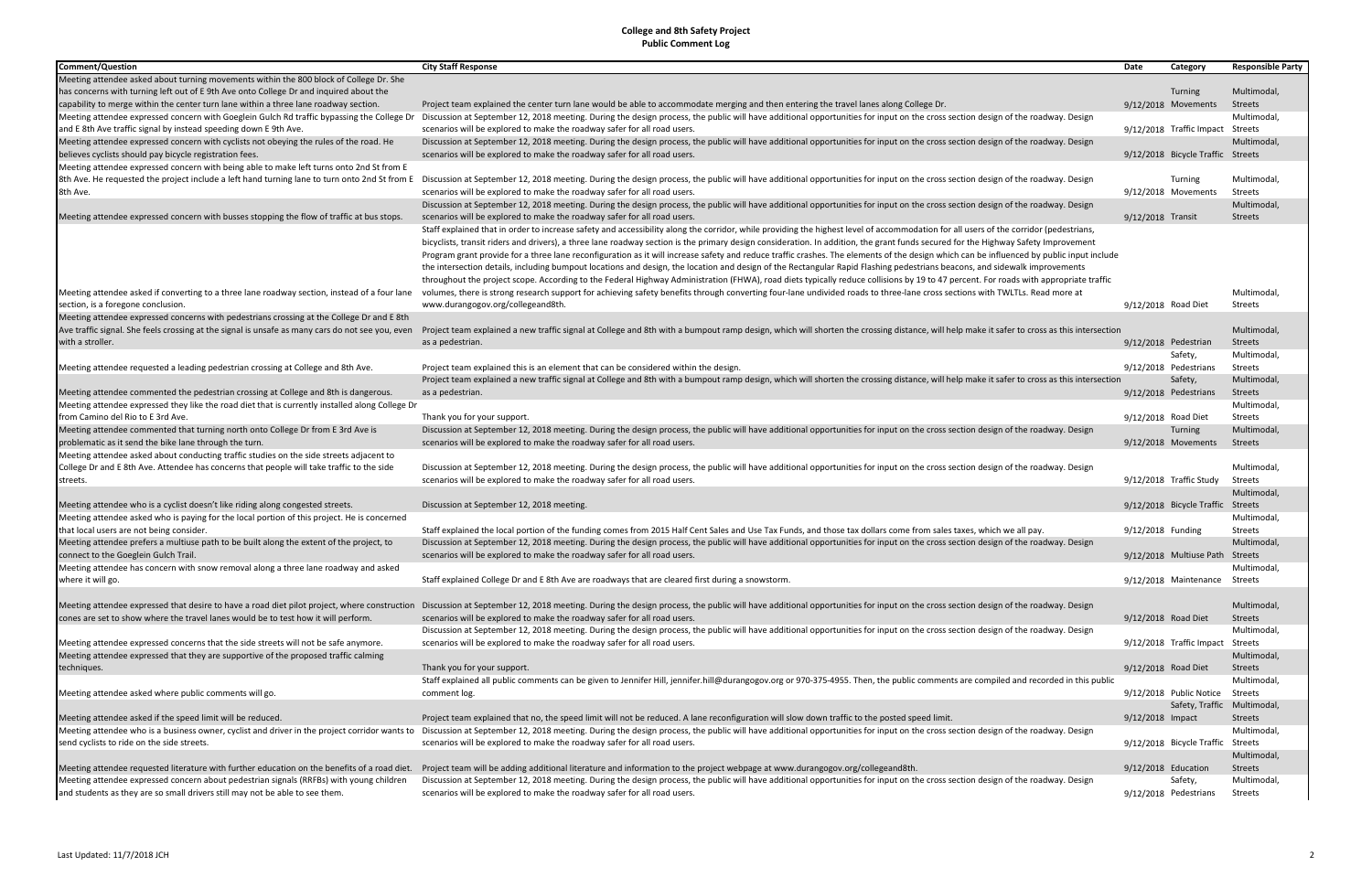| <b>Comment/Question</b>                                                                                                                                              | <b>City Staff Response</b>                                                                                                                                                                                                                                  | Date                | Category                                   | <b>Responsible Party</b> |
|----------------------------------------------------------------------------------------------------------------------------------------------------------------------|-------------------------------------------------------------------------------------------------------------------------------------------------------------------------------------------------------------------------------------------------------------|---------------------|--------------------------------------------|--------------------------|
|                                                                                                                                                                      |                                                                                                                                                                                                                                                             |                     |                                            |                          |
|                                                                                                                                                                      | Meeting attendee would like to see full traffic signals installed along College Dr, in addition to Discussion at September 12, 2018 meeting. During the design process, the public will have additional opportunities for inpu                              |                     | Safety,                                    | Multimodal,              |
| the E 6th Ave traffic signal, to make it safer for Park Elementary School students to cross.                                                                         | scenarios will be explored to make the roadway safer for all road users.                                                                                                                                                                                    |                     | 9/12/2018 Pedestrians                      | Streets                  |
| Meeting attendee asked about studies regarding driving behaviors around college campuses.                                                                            | Discussion at September 12, 2018 meeting. During the design process, the public will have additional opportunities for input on the cross section design of the roadway. Design                                                                             |                     | Safety, Traffic Multimodal,                |                          |
| Meeting attendee has concerns with Fort Lewis College students driving unsafely.                                                                                     | scenarios will be explored to make the roadway safer for all road users.                                                                                                                                                                                    | 9/12/2018 Impact    |                                            | Streets                  |
|                                                                                                                                                                      |                                                                                                                                                                                                                                                             |                     | Safety, Bicycle Multimodal,                |                          |
| Meeting attendee questioned how bike lanes would navigate around bulbout treatments.                                                                                 | Project team explained the bike lane is striped to be closer to the bulbout in these locations. A good example to see how this works is the College Dr and E 2nd Ave intersection.                                                                          | 9/12/2018 Traffic   |                                            | Streets                  |
| Meeting attendee asked about the legality of changing lanes at College Dr and E 3rd Ave.                                                                             |                                                                                                                                                                                                                                                             |                     |                                            |                          |
| With the lane reconfiguration striped in May, the three lane section ends at E 3rd Ave and                                                                           |                                                                                                                                                                                                                                                             |                     |                                            |                          |
| then becomes a four lane section heading east towards E 4th Ave. Attendee asked if drivers                                                                           | Project team explained that since the lanes change directly at the intersection, drivers can choose to move over to the right or left lane of traffic to drive, but it is recommended to                                                                    |                     | Safety, Traffic Multimodal,                |                          |
| are supposed to merge into the right or left lane of traffic.                                                                                                        | move over to the right lane.                                                                                                                                                                                                                                | 9/12/2018 Impact    |                                            | Streets                  |
| Meeting attendee asked to extend the project to E 9th Ave, or work within the City right-of-                                                                         |                                                                                                                                                                                                                                                             |                     |                                            | Multimodal,              |
| way along College Dr at E 9th Ave, to accommodate for signage.                                                                                                       | Staff stated signage for E 9th Ave will be installed.                                                                                                                                                                                                       |                     | 9/12/2018 Maintenance Streets              |                          |
| Meeting attendee expressed concern for wheelchair users using Goeglein Gulch Trail to come                                                                           |                                                                                                                                                                                                                                                             |                     |                                            |                          |
| south down the hill from Valle de Merced apartments. When the Goeglein Gulch Trail ends<br>east of E 9th Ave, the wheelchair users are forced to go into College Dr. | Discussion at September 12, 2018 meeting. During the design process, the public will have additional opportunities for input on the cross section design of the roadway. Design<br>scenarios will be explored to make the roadway safer for all road users. |                     |                                            | Multimodal,              |
|                                                                                                                                                                      | Thank you for your comments. During the design process, the public will have additional opportunities for input on the cross section design of the roadway. Design scenarios will be                                                                        |                     | 9/12/2018 Accessibility<br>Safety, Traffic | Streets<br>Multimodal,   |
| Cars and bikes on the same road lead to accidents. The more mixing the worse it will be.                                                                             | explored to make the roadway safer for all road users.                                                                                                                                                                                                      | 9/12/2018 Impact    |                                            | Streets                  |
| Durango enjoys a large number of back streets with little car traffic. If bicyclists were given                                                                      |                                                                                                                                                                                                                                                             |                     |                                            |                          |
| designated corridors on these streets and funneled into these corridors, we would have fewer                                                                         |                                                                                                                                                                                                                                                             |                     |                                            |                          |
|                                                                                                                                                                      | conflicts, and fewer injuries. Such a corridor could also be arranged that would deposit bikers Thank you for your comments. During the design process, the public will have additional opportunities for input on the cross s                              |                     | Safety, Bicycle Multimodal,                |                          |
| somewhere other than Highway 3 and the Walmart intersection.                                                                                                         | explored to make the roadway safer for all road users.                                                                                                                                                                                                      | 9/12/2018 Traffic   |                                            | Streets                  |
| Meeting attendee requested a snow route along Goeglein Gulch Rd south from Ted's Rentals                                                                             | Discussion at September 12, 2018 meeting. During the design process, the public will have additional opportunities for input on the cross section design of the roadway. Design                                                                             |                     |                                            | Multimodal               |
| to E 9th Ave.                                                                                                                                                        | scenarios will be explored to make the roadway safer for all road users.                                                                                                                                                                                    |                     | 9/12/2018 Maintenance                      | Streets                  |
|                                                                                                                                                                      | Discussion at September 12, 2018 meeting. During the design process, the public will have additional opportunities for input on the cross section design of the roadway. Design                                                                             |                     | Parking,                                   | Multimodal,              |
| Meeting attendee expressed concern with vehicles parking in the bike lanes.                                                                                          | scenarios will be explored to make the roadway safer for all road users.                                                                                                                                                                                    |                     | 9/12/2018 Maintenance Streets              |                          |
| Regardless of this project, deterring drivers from utilizing 2nd St, 5th Ave, 4th Ave as short                                                                       |                                                                                                                                                                                                                                                             |                     |                                            |                          |
| cuts would be beneficial. I believe speed limits in the entire grid should be 15 MPH. Additional                                                                     |                                                                                                                                                                                                                                                             |                     |                                            |                          |
| stop signs to discourage short cuts through the neighborhood would be a great addition to                                                                            |                                                                                                                                                                                                                                                             |                     |                                            |                          |
| this plan. I am afraid this project will push drivers into the side streets. I do believe the plan                                                                   | Thank you for your comments. During the design process, the public will have additional opportunities for input on the cross section design of the roadway. Design scenarios will be                                                                        |                     | Safety, Traffic Multimodal,                |                          |
| helps overall safety.                                                                                                                                                | explored to make the roadway safer for all road users.                                                                                                                                                                                                      | 9/12/2018 Impact    |                                            | Streets                  |
| I am all for three lanes, anything to reduce the speed. A pedestrian crossing on 8th Ave would                                                                       |                                                                                                                                                                                                                                                             |                     |                                            |                          |
| be awesome! At 3rd or 4th St. We would take anything. As issue that would be better with                                                                             | Thank you for your comments. During the design process, the public will have additional opportunities for input on the cross section design of the roadway. Design scenarios will be                                                                        |                     | Safety,                                    | Multimodal,              |
| three lanes is the left hand turn from E 3rd Ave onto College Dr. Thank you!                                                                                         | explored to make the roadway safer for all road users.                                                                                                                                                                                                      |                     | 9/12/2018 Pedestrians                      | Streets                  |
| I came with an open mind, but it seems this decision to reduce to three lanes had already                                                                            | Thank you for your comments. During the design process, the public will have additional opportunities for input on the cross section design of the roadway. Design scenarios will be                                                                        |                     |                                            | Multimodal,              |
| been made. I am still dead set against this project. Waste of time                                                                                                   | explored to make the roadway safer for all road users.                                                                                                                                                                                                      | 9/12/2018 Road Diet |                                            | Streets                  |
| I am fully supportive of the College and 8th Safety Project. I think enhanced pedestrian                                                                             |                                                                                                                                                                                                                                                             |                     |                                            |                          |
| crossings are needed to increase kids safety crossing E 8th Ave and for school buses and                                                                             |                                                                                                                                                                                                                                                             |                     |                                            |                          |
| transfer buses. Along College Dr, many parents ride bikes with their kids to school. I'd like to<br>see an RRFB considered.                                          | Thank you for your comments. During the design process, the public will have additional opportunities for input on the cross section design of the roadway. Design scenarios will be<br>explored to make the roadway safer for all road users.              |                     | Safety,                                    | Multimodal,              |
|                                                                                                                                                                      |                                                                                                                                                                                                                                                             |                     | 9/11/2018 Pedestrians                      | Streets                  |
| Meeting attendee requested no "hot-flash" pedestrian crossing on College Dr between E 3rd                                                                            | Thank you for your comments. During the design process, the public will have additional opportunities for input on the cross section design of the roadway. Design scenarios will be                                                                        |                     | Safety,                                    | Multimodal,              |
| Ave and E 8th Ave. They eat too much time which will slow traffic and cause congestion.                                                                              | explored to make the roadway safer for all road users.                                                                                                                                                                                                      |                     | 9/12/2018 Pedestrians                      | Streets                  |
|                                                                                                                                                                      |                                                                                                                                                                                                                                                             |                     |                                            |                          |
|                                                                                                                                                                      | Meeting attendee commented bicyclists are regularly running stop signs and red lights. Police Thank you for your comments. During the design process, the public will have additional opportunities for input on the cross sec                              |                     | Bicycle Traffic, Multimodal,               |                          |
| need to enforce bicyclists more at stop signs and red lights.                                                                                                        | explored to make the roadway safer for all road users.                                                                                                                                                                                                      |                     | 9/12/2018 Enforcement Streets              |                          |
| Meeting attendee commented E 5th St is not contiguous due to Park Elementary School. But                                                                             |                                                                                                                                                                                                                                                             |                     |                                            |                          |
| 7th St has only 1 stop sign between 8th Ave and 3rd Ave, so if a new College Dr get                                                                                  | Thank you for your comments. During the design process, the public will have additional opportunities for input on the cross section design of the roadway. Design scenarios will be                                                                        |                     |                                            | Multimodal,              |
| congested, all the traffic will go to 7th St.                                                                                                                        | explored to make the roadway safer for all road users.                                                                                                                                                                                                      |                     | 9/12/2018 Traffic Impact Streets           |                          |
|                                                                                                                                                                      | Thank you for your comments. During the design process, the public will have additional opportunities for input on the cross section design of the roadway. Design scenarios will be                                                                        |                     |                                            | Multimodal,              |
| Meeting attendee commented that the project area is not broken. Don't fix it!                                                                                        | explored to make the roadway safer for all road users.                                                                                                                                                                                                      | 9/12/2018 Road Diet |                                            | Streets                  |
|                                                                                                                                                                      | Thank you for your comments. During the design process, the public will have additional opportunities for input on the cross section design of the roadway. Design scenarios will be                                                                        |                     | Parking,                                   | Multimodal,              |
| Meeting attendee requested diagonal parking in front of 799 E 3rd Ave.                                                                                               | explored to make the roadway safer for all road users.                                                                                                                                                                                                      |                     | 9/12/2018 Maintenance Streets              |                          |
|                                                                                                                                                                      | Thank you for your comments. During the design process, the public will have additional opportunities for input on the cross section design of the roadway. Design scenarios will be                                                                        |                     |                                            | Multimodal,              |
| Meeting attendee requested construction does not happen all at once.                                                                                                 | explored to make the roadway safer for all road users.                                                                                                                                                                                                      |                     | 9/12/2018 Construction                     | Streets                  |
| Meeting attendee commented that on College Dr and E 4th Ave (1) make car traffic aware of                                                                            |                                                                                                                                                                                                                                                             |                     | Safety,                                    |                          |
| pedestrians crossing in crosswalks, (2) no cars stop when I want to cross at College Dr and E                                                                        | Thank you for your comments. During the design process, the public will have additional opportunities for input on the cross section design of the roadway. Design scenarios will be                                                                        |                     | Pedestrians,                               | Multimodal,              |
| 4th Ave, and (3) trees in boulevard at Exxon block the view.                                                                                                         | explored to make the roadway safer for all road users.                                                                                                                                                                                                      |                     | 9/12/2018 Maintenance Streets              |                          |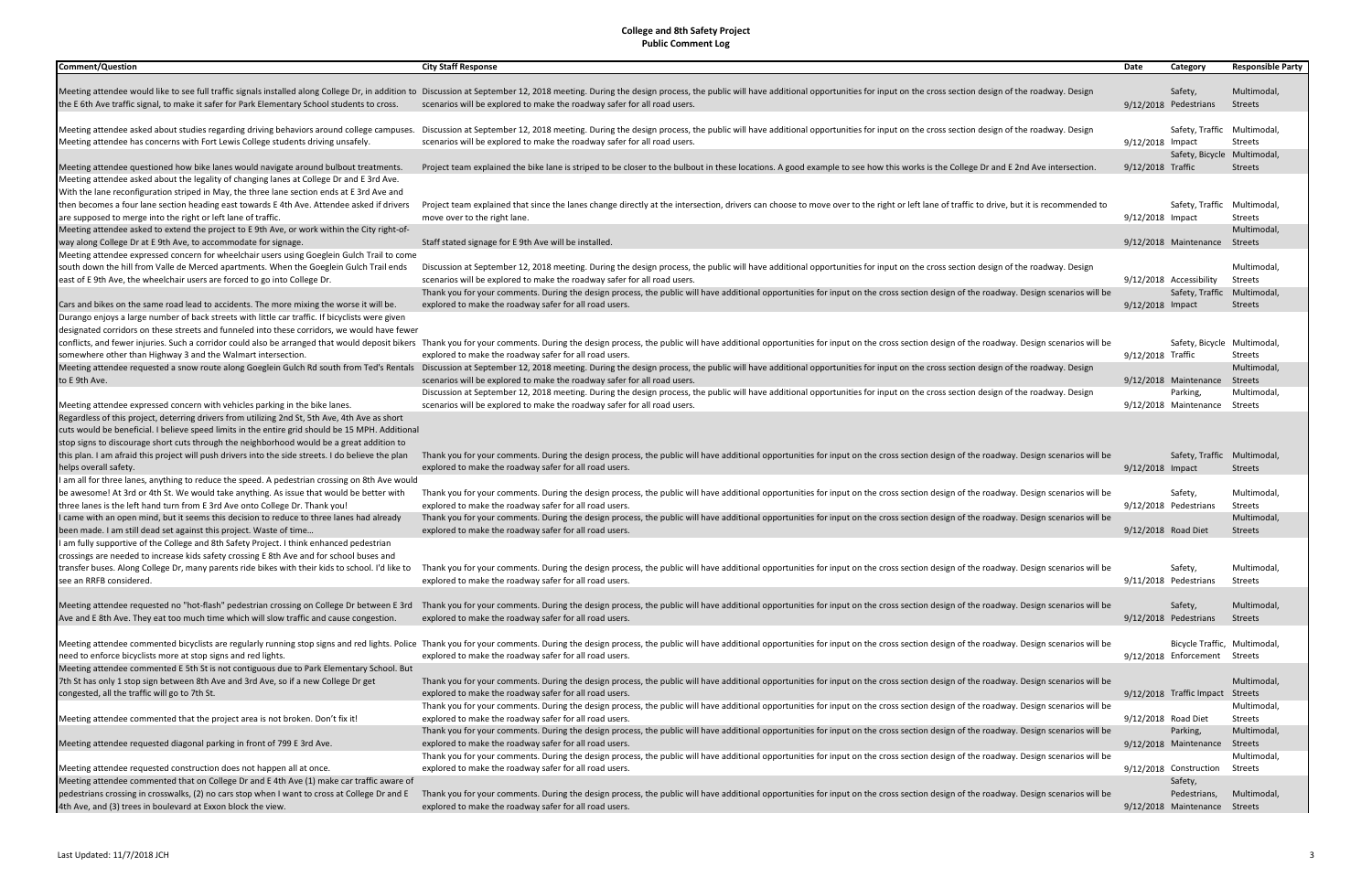| <b>Comment/Question</b>                                                                           | <b>City Staff Response</b>                                                                                                                                                                                                     | Date             | Category                    | <b>Responsible Party</b> |
|---------------------------------------------------------------------------------------------------|--------------------------------------------------------------------------------------------------------------------------------------------------------------------------------------------------------------------------------|------------------|-----------------------------|--------------------------|
| Meeting attendee commented that police need to be present and give tickets regularly.             | Thank you for your comments. During the design process, the public will have additional opportunities for input on the cross section design of the roadway. Design scenarios will be                                           |                  |                             | Multimodal               |
| seldom see cops on College Dr, E 3rd Ave or Florida Rd.                                           | explored to make the roadway safer for all road users.                                                                                                                                                                         |                  | 9/12/2018 Enforcement       | Streets                  |
|                                                                                                   | Thank you for your comments. During the design process, the public will have additional opportunities for input on the cross section design of the roadway. Design scenarios will be                                           |                  |                             | Multimodal,              |
| Meeting attendee expressed a safety concern with cars backing out from Durango Joe's.             | explored to make the roadway safer for all road users.                                                                                                                                                                         | 9/12/2018 Safety |                             | <b>Streets</b>           |
| Durango has doubled in size, and by using traffic calming after 30 years, which was first         |                                                                                                                                                                                                                                |                  |                             |                          |
|                                                                                                   |                                                                                                                                                                                                                                |                  |                             |                          |
| initiated by Councilor Lynn Shine over 30 years ago, it will create gridlock. By what the City is | doing, it is discouraging car traffic. Providing alternative forms of transportation is wonderful, Thank you for your comments. During the design process, the public will have additional opportunities for input on the cros |                  |                             |                          |
|                                                                                                   |                                                                                                                                                                                                                                |                  | Safety, Traffic Multimodal, | <b>Streets</b>           |
| however, the narrowed travel lanes make the roadways slower and unsafe.                           | explored to make the roadway safer for all road users.                                                                                                                                                                         | 9/14/2018 Impact |                             |                          |
| I was unable to attend the meeting regarding this project last week. My family and I live at      |                                                                                                                                                                                                                                |                  |                             |                          |
|                                                                                                   | 538 E. 7th Street and have concerns about traffic getting pushed to our street. I have read the Thank you very much for submitting your comments. I will add your comments to the public comment log and re-upload the log onl |                  |                             |                          |
|                                                                                                   | comments from the folks that were there and feel most of them are right on. I am in favor of getting pushed to your street, we are researching the effects of road diets on adjacent neighborhood streets, and also have not s |                  |                             |                          |
| calming the traffic on College and 8th but I fear that motorists will just come over to 7th       | projects such as North Main Ave and 32nd Street, etc. In addition, I will add your contact information to the project email list for future public meeting notifications. We very much                                         |                  |                             |                          |
| Street which is already very congested. There is only 1 stop sign (5th and 7th) on 7th Street     | look forward to seeing you at the next public meeting.                                                                                                                                                                         |                  | Safety, Traffic Multimodal, |                          |
| as well so it is heavily traveled at high speeds. Thank you for your consideration.               |                                                                                                                                                                                                                                | 9/17/2018 Impact |                             | <b>Streets</b>           |
|                                                                                                   | Thank you very much for submitting your comments. I will add your comments to the public comment log and re-upload the log online.                                                                                             |                  |                             |                          |
|                                                                                                   |                                                                                                                                                                                                                                |                  |                             |                          |
| I have been a commercial property owner, business owner, driver and cyclist in this area for      | In response to each of your comments:                                                                                                                                                                                          |                  |                             |                          |
|                                                                                                   | about 15 years. I attended the public meeting on the 12th, I have the read the city's rational 1. Including the area east of E 8th Ave, west up Goeglein Gulch Rd, towards Ted's Rentals: If funding and the budget allows, th |                  |                             |                          |
| for this and the posted public comments. Please add my comments.                                  | this roadway section.                                                                                                                                                                                                          |                  |                             |                          |
|                                                                                                   | 2. Similar to #1, extending the project area north up E 8th Ave: If funding and the budget allows, the City will consider extending the project area to include this roadway section.                                          |                  |                             |                          |
| I agree that this corridor can be improved and suggest the following:                             | $\overline{3}$ .                                                                                                                                                                                                               |                  |                             |                          |
| 1. An audience member commented College (Goeglein) east of 8th Ave by the old Boker               |                                                                                                                                                                                                                                |                  |                             |                          |
| Lumber is just dangerous in icy conditions. It is and this area should be included.               | 5. The Multimodal Transportation Plan's goal is to provide facilities for all roadway users, including different types of bicyclists. The fraction of bicyclists that use bike lanes along                                     |                  |                             |                          |
| 2. Another audience member pointed out there is no curb, gutter or sidewalk on 8th Ave            | College Dr and E 8th Ave is likely similar to national data on the different types of bicyclists (see attached excerpt from the Multimodal Transportation Plan). There are four recognized                                     |                  |                             |                          |
| north of College and these safety improvements should be included.                                | groups for categorizing bicyclists into bike facilities: strong and fearless (1-3%); enthused and confident (5-10%); interested but concerned (50-60%); and no way, no how (30%). For                                          |                  |                             |                          |
| 3. Adding crosswalks or crossing lights where needed is a good idea.                              | bike lanes similar to those that will be applied along College Dr and E 8th Ave, people using these bike facilities will likely fit into the "strong and fearless" and "enthused and                                           |                  |                             |                          |
| 4. Adding ADA ramps, etc. is fine.                                                                | confident" groups – comprising 6-13% of roadway users. Bike facilities are also planned for the side streets adjacent to College Dr and E 8th Ave, including 3rd St, 5th St, 7th St, 8th St, 7th St, 8th St,                   |                  |                             |                          |
| 5. I bike about 50 miles a week, often in this area. Biking is a seasonal activity and wider bike | .4th Ave and 6th Ave (see map of proposed facilities on page 3-11 here: http://www.durangogov.org/DocumentCenter/View/7260)                                                                                                    |                  |                             |                          |
|                                                                                                   | lanes here make no sense. Move the bike lanes to a side street where the cyclist will be safer. 6. The width of the roadway along 3rd St in front of your building at 799 E 3rd St is approximately 51 feet, which is too narr |                  |                             |                          |
| 6. The Horse Gulch medical buildings greatly impacted the parking in front of my building at      | dimensions are 8.5 ft. stall width x 18.5 ft. stall length., as per The City's Land Use and Development Code Section 4-5-3-1. To allow angled parking spaces, the roadway needs a                                              |                  |                             |                          |
| 799 E. 3rd St and the adjacent neighborhood. HG employees park on 3rd St. when there is           | minimum of 20 feet in between parking stalls for two-way roads, which requires a minimum 57 feet of roadway. The City's Land Use and Development Code Section 4-5-3-1 requires                                                 |                  |                             |                          |
| ample parking on the HG site and I get the complaints from my tenants and their customers.        | that Parking spaces shall have the following minimum driving aisle widths:                                                                                                                                                     |                  |                             |                          |
| If the city will change the parking here from parallel to diagonal more spaces will be created    | Two-Way Driving Aisle Width 19 ft. 20 ft. 21 ft. 23 ft. 24 ft.                                                                                                                                                                 |                  |                             |                          |
|                                                                                                   | for only the cost of traffic paint. Also, encouraging HG employees to park on site will reduce 7. As mentioned at the public meeting on September 12, national data shows that for roads with appropriate traffic volumes (lik |                  |                             |                          |
| the number of pedestrians crossing 8th Ave.                                                       | support for achieving safety benefits through converting four-lane undivided roads to three-lane cross sections with Two-Way Left-Turn Lanes (TWLTLs), while maintaining traffic flow,                                         |                  |                             |                          |
| 7. I strongly disagree that traffic needs calming and reducing traffic lanes will improve flow.   | level of service (LOS) and efficiency. You can read more here on pages 16-17: https://safety.fhwa.dot.gov/road_diets/guidance/info_guide/rdig.pdf. Lane reconfigurations for other                                             |                  |                             |                          |
| Putting an increasing volume of vehicles in fewer lanes just doesn't make sense. If the traffic   | City streets with appropriate traffic volumes will continue to be explored in the future.                                                                                                                                      |                  |                             |                          |
| needs calming then the DPD should step up enforcement. If lane reducing lanes is such a           |                                                                                                                                                                                                                                |                  | Safety, Traffic             |                          |
| good idea what city streets will be next?                                                         | In addition, I will add your contact information to the project email list for future public meeting notifications. We very much look forward to seeing you at the next public meeting or                                      |                  | Impact, Road                | Multimodal               |
|                                                                                                   | we can setup an in person meeting to discuss further.                                                                                                                                                                          | 9/19/2018 Diet   |                             | <b>Streets</b>           |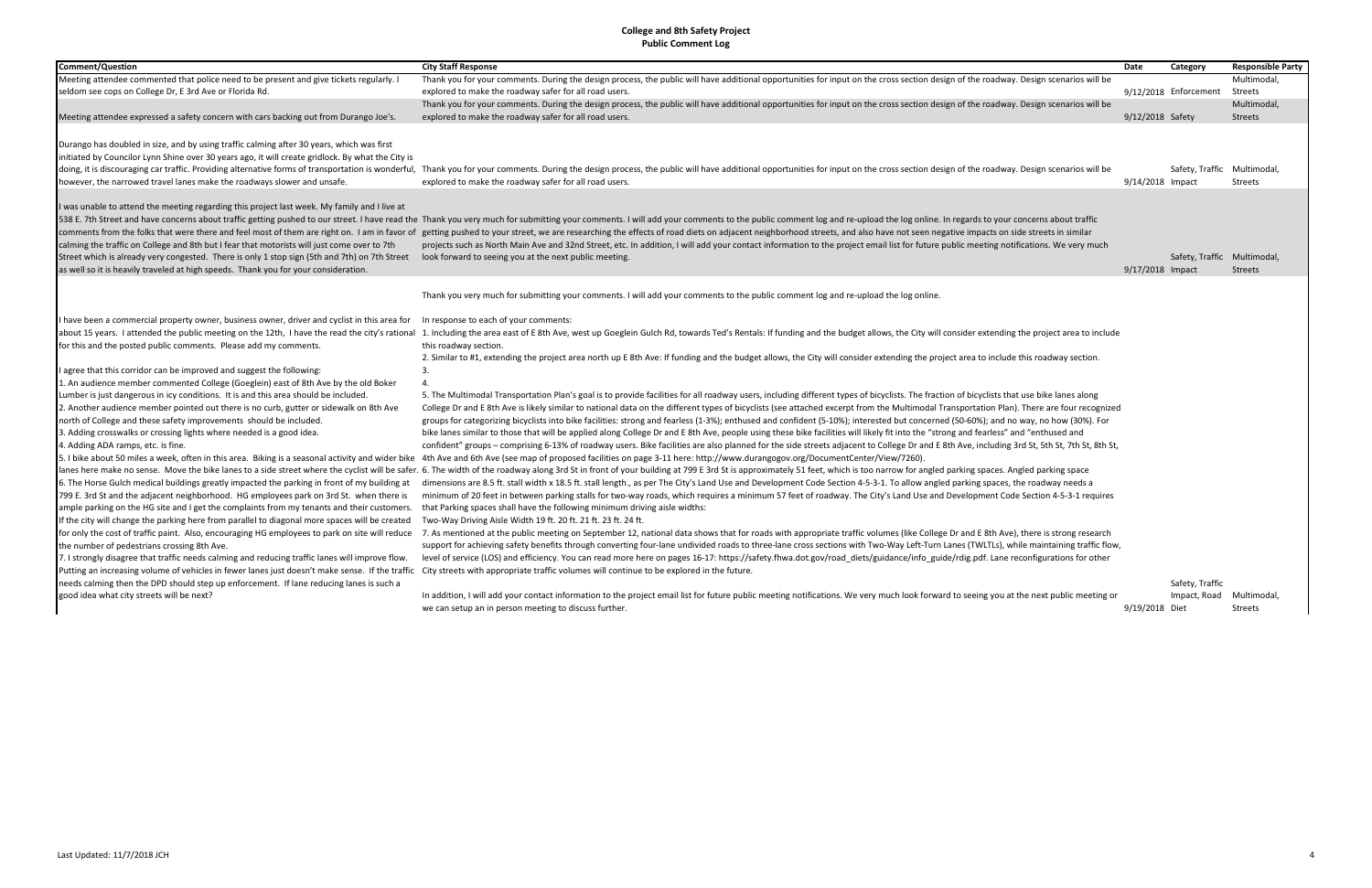Thank you!

| <b>Comment/Question</b>                                                                                                                                                                        | <b>City Staff Response</b>                                                                                                                                                                                                     | Category<br>Date | <b>Responsible Party</b>    |
|------------------------------------------------------------------------------------------------------------------------------------------------------------------------------------------------|--------------------------------------------------------------------------------------------------------------------------------------------------------------------------------------------------------------------------------|------------------|-----------------------------|
|                                                                                                                                                                                                |                                                                                                                                                                                                                                |                  |                             |
|                                                                                                                                                                                                |                                                                                                                                                                                                                                |                  |                             |
| I'm happy to hear that improvements will be made to College Drive and the E. 8th Ave.                                                                                                          |                                                                                                                                                                                                                                |                  |                             |
| corridor. I have lived at 755 E. 8th Ave. for many years and I'm sure you are well aware of                                                                                                    |                                                                                                                                                                                                                                |                  |                             |
| how DANGEROUS the section between 7th and 8th Streets is. It is way too narrow, the                                                                                                            |                                                                                                                                                                                                                                |                  |                             |
| sidewalk situation is terrible and cars drive WAY too fast up and down the street. I've seen so<br>many crashes over the years and we've had guest's mirrors knocked off by passing cars.      |                                                                                                                                                                                                                                |                  |                             |
| Several years ago, as I was sweeping my front porch, a car careened off the road, thru my                                                                                                      | Thank you very much for submitting your comments. I will add your comments to the public comment log and re-upload the log online.                                                                                             |                  |                             |
| fence and into my yard. One girl came flying down and was on her phone, sideswiped a car                                                                                                       |                                                                                                                                                                                                                                |                  |                             |
|                                                                                                                                                                                                | and flipped it onto the roof. In the winter its even worse. I can't tell you how many times I've Improving the roadway north up E 8th Ave towards the front hill has been voiced by several community members. As such, a traf |                  |                             |
| seen people coming down fast while looking down at their phones. IT IS ONLY A MATTER OF                                                                                                        | 8th Ave from College Dr to 8th St. In addition, a traffic speed counter is being requested to be placed by the Police Department to capture speed data. Both of these data tools will be                                       |                  |                             |
| TIME BEFORE SOME GETS KILLED IN AN ACCIDENT.                                                                                                                                                   | used to determine if immediate improvements are needed. If funding and the budget allows, the City will consider extending the project area for the College and 8th Safety Project to                                          |                  |                             |
|                                                                                                                                                                                                | include this roadway section, as it has been identified as high priority, Tier 1 in the City's Multimodal Transportation Plan on page 3-5 to 3-7 here:                                                                         |                  |                             |
| Can you tell me what studies the city has done on this forgotten section of 8th Ave. and if the http://www.durangogov.org/DocumentCenter/View/7260.                                            |                                                                                                                                                                                                                                |                  |                             |
| city has any plans to improve safety, perhaps make it one way traffic, or install sidewalks?                                                                                                   |                                                                                                                                                                                                                                |                  |                             |
|                                                                                                                                                                                                | In addition, I will add your contact information to the project email list for future public meeting notifications. We very much look forward to seeing you at the next public meeting.                                        |                  | Multimodal,                 |
| Thank you!                                                                                                                                                                                     |                                                                                                                                                                                                                                | 9/20/2018 Safety | Streets                     |
| (1) Resident agrees with many meeting attendees who voiced concern about spillover traffic                                                                                                     |                                                                                                                                                                                                                                |                  |                             |
| onto side streets, and that a 3-lane section would not accommodate traffic as efficiently. (2)                                                                                                 |                                                                                                                                                                                                                                |                  |                             |
| Resident is concerned with the bumpout design in regards to cyclists. Particularly, that cyclists                                                                                              |                                                                                                                                                                                                                                |                  |                             |
| will not slow down when approaching bumpouts and if they are going 25 MPH into a shared                                                                                                        | Thank you very much for submitting your comments. I will add your comments to the public comment log and re-upload the log online. In addition, I will add your contact                                                        |                  | Safety, Traffic Multimodal, |
| lane with vehicle traffic, that it will not be a safe scenario.                                                                                                                                | information to the project email list for future public meeting notifications. We very much look forward to seeing you at the next public meeting.                                                                             | 10/3/2018 Impact | Streets                     |
|                                                                                                                                                                                                |                                                                                                                                                                                                                                |                  |                             |
|                                                                                                                                                                                                |                                                                                                                                                                                                                                |                  |                             |
|                                                                                                                                                                                                | Thank you, again, for meeting with us in-person on Tuesday, October 9 to discuss your concerns with the College and 8th Safety Project. As relayed during the meeting, improving the                                           |                  |                             |
|                                                                                                                                                                                                | roadway north up E 8th Ave towards the front hill has been voiced by several community members, including yourselves. As such, a traffic study from Engineering has been requested                                             |                  |                             |
|                                                                                                                                                                                                | for E 8th Ave from College Dr to 8th St and the results of the traffic study are expected by this Friday, November 9. In addition, a traffic speed counter has been requested to be                                            |                  |                             |
|                                                                                                                                                                                                | placed by the Police Department to capture speed data. Both of these data tools will be used to determine if immediate improvements are needed.                                                                                |                  |                             |
|                                                                                                                                                                                                |                                                                                                                                                                                                                                |                  |                             |
|                                                                                                                                                                                                | If funding and the budget allows, the City will consider extending the project area for the College and 8th Safety Project to include this roadway section, as it has been identified as                                       |                  |                             |
|                                                                                                                                                                                                | high priority, Tier 1 in the City's Multimodal Transportation Plan on page 3-5 to 3-7 here: http://www.durangogov.org/DocumentCenter/View/7260. I have recorded the feedback                                                   |                  |                             |
|                                                                                                                                                                                                | you provided during our meeting, which can be viewed here. Also, I have collected additional information to share with you from other communities with successful road diet                                                    |                  |                             |
|                                                                                                                                                                                                | examples.                                                                                                                                                                                                                      |                  |                             |
|                                                                                                                                                                                                | 1. West Mulberry Street Improvements and Pilot Project in Fort Collins, Colorado. The Mulberry St project was implemented in summer 2018. Since that time, preliminary travel times                                            |                  |                             |
|                                                                                                                                                                                                | have been collected (attached) that demonstrate travel times on Mulberry from College to Shields are about the same or even reduced 10-15 seconds during peak traffic. The worst                                               |                  |                             |
|                                                                                                                                                                                                | case for traffic in the study shows travel times increasing 20-25 seconds during the peak traffic.                                                                                                                             |                  |                             |
|                                                                                                                                                                                                | 2. West 38th Avenue Lane Reconfiguration in Westminster, Colorado. The City collected data for a variety of metrics, including traffic counts, speeds, new businesses, sales tax, and                                          |                  |                             |
|                                                                                                                                                                                                | bicycle/pedestrian counts to assess the 3-lane section. Collection of the data continued from 2012 to 2016 until the metrics stabilized. The project remains in place today.                                                   |                  |                             |
|                                                                                                                                                                                                | 3. Division Avenue Road Diet in Grand Rapids, Michigan. The results include decreased vehicle speeds (-1 to -4 mph), decreased traffic volumes (-18% to -29% north of Wealthy Street)                                          |                  |                             |
|                                                                                                                                                                                                | Residents (four neighbors) along E 8th Ave between College Dr and 8th St are concerned that and increased parking. After the Division Avenue Road Diet installation, the City of Grand Rapids reported that businesses along t |                  |                             |
| this adjacent connector is not included in the College and 8th Project scope. The residents<br>expressed concern with (1) the lack of a safe crossing at College and 8th, especially for small | because of the perceived improvement in the quality of life attributes and livability of the community.                                                                                                                        |                  |                             |
|                                                                                                                                                                                                | children, (2) speeding traffic coming down from the college front hill, (3) the lack of sidewalks The College and 8th Safety Project is nearing the 30% design level, which will be ready to review in 2019, and the next publ |                  |                             |
| along this stretch, (4) the lack of a 25 MPH speed limit sign going north up E 8th Ave towards                                                                                                 | forward with planning the November 1 public meeting, as it is preferred the project design is at the 30% design level before a 2nd public meeting. Construction is anticipated in 2021.                                        |                  |                             |
| 8th St, and (5) the lack of any other signage to get traffic to slow down in this stretch. They                                                                                                | View detailed project information here: www.durangogov.org/collegeand8th.                                                                                                                                                      |                  |                             |
| requested a traffic study for E 8th Ave from College Dr to 8th St, a traffic speed counter to                                                                                                  |                                                                                                                                                                                                                                |                  | Safety, Traffic Multimodal, |
| capture speed data and to be informed of future public meetings.                                                                                                                               | I have added your contact information to the project email list for future public meeting notifications. We very much look forward to seeing you at the next public meeting.                                                   | 9/18/2018 Impact | Streets                     |